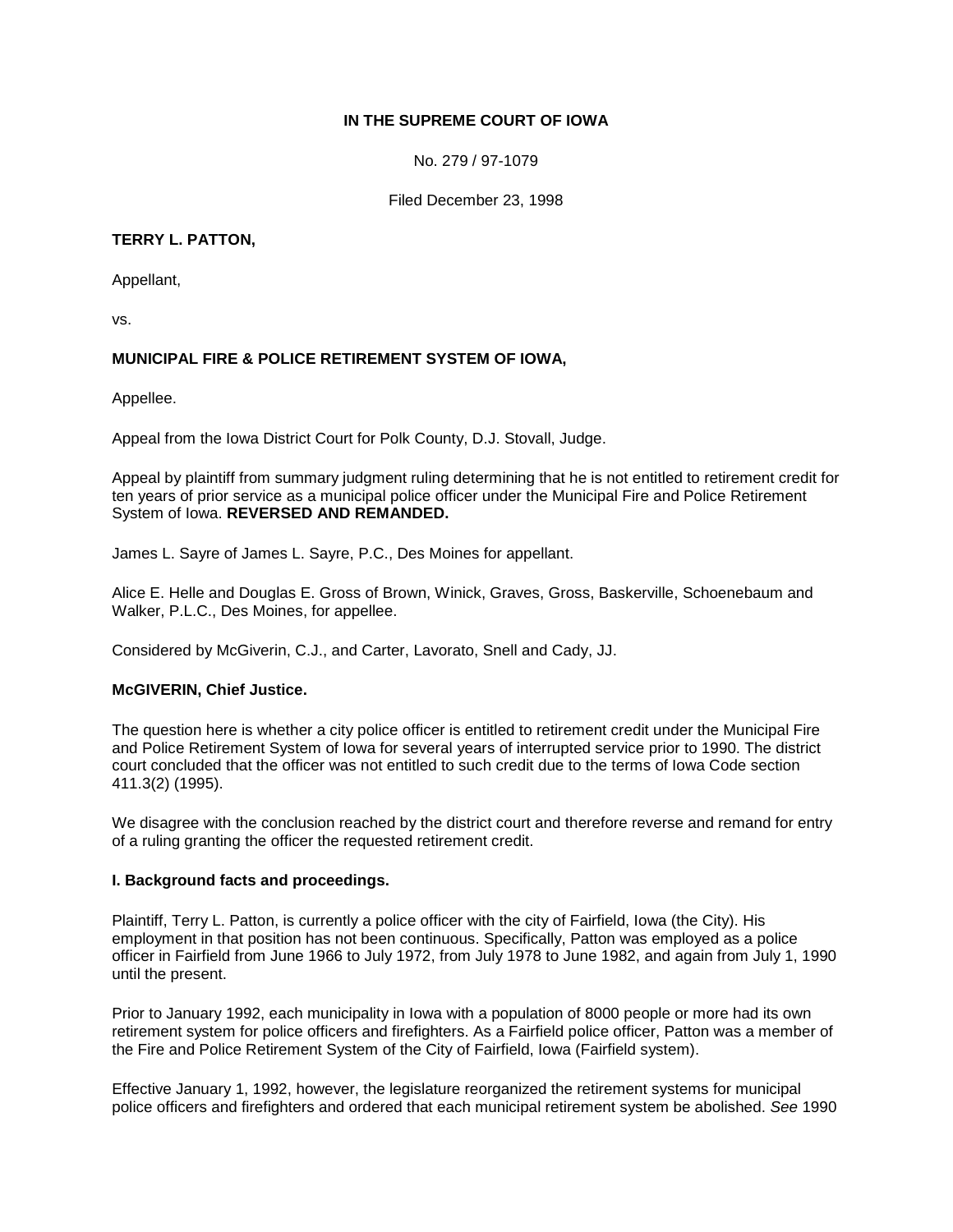Iowa Acts ch. 1240, § 85, now codified at Iowa Code § 411.35. In place of the former individual municipal retirement systems, the legislature established a single, statewide fire and police retirement system known as the Municipal Fire and Police Retirement System of Iowa (hereinafter "defendant system" or MFPRSI). Under this new statewide system, "all membership, benefit rights, and financial obligations under the terminating systems shall be assumed by the statewide fire and police retirement system." Iowa Code § 411.35(2).

The dispute giving rise to this case began when Patton inquired whether his employment with the City prior to 1990 would be credited to his retirement benefits under the MFPRSI. The MFPRSI informed Patton that he was not entitled to retirement credit for his employment prior to 1990, due to the terms of Iowa Code section 411.3(2). The MFPRSI concluded that in light of Patton's absence from employment with the City from July 1972 to July 1978 and again from June 1982 to July 1990, a period in excess of four years in each instance, that Patton ceased to be a member of the Fairfield system after each term of employment and thus his approximately ten years of service prior to 1990 would not be credited to his account for purposes of calculating his retirement benefits.

Patton disagreed with the MFPRSI's decision and eventually filed a petition for declaratory judgment in district court against the defendant MFPRSI, seeking a determination as to whether he was entitled to retirement credit for his years of service prior to 1990. Patton claimed that Fairfield city officials assured him, when he returned to service in 1990, that his prior years of service would constitute "membership service" under the Fairfield system. In support of this claim, the record contains an affidavit of John Brown, administrative coordinator of the Fairfield police department, stating that the City represented to Patton that he would receive credit for his prior years of service and that the City certified to the MFPRSI when the retirement systems were consolidated that Patton's "membership service" consisted of approximately ten years as of January 1, 1992.

The MFPRSI filed an answer denying Patton's allegations.

Following a hearing on the parties' cross motions for summary judgment, the district court granted defendant MFPRSI's motion for summary judgment and overruled Patton's motion, based on its conclusion that pursuant to Iowa Code section 411.3(2) Patton could not receive retirement credit for his ten years of service prior to 1990 because he had been separated from service for more than four years. The court also stated that the City erred in giving Patton credit for his prior years of service.

Patton appeals, asserting that the district court erred in concluding that Iowa Code section 411.3(2) barred the MFPRSI from giving him credit for his approximately ten years of service prior to 1990.

#### **II. Standard of review.**

Our review of a grant or denial of summary judgment is at law. Iowa R. App. P. 4; *Gabrilson v. Flynn*, 554 N.W.2d 267, 270 (Iowa 1996). Summary judgment is only appropriate when no genuine issue of material fact exists and the moving party is entitled to judgment as a matter of law. Iowa R. Civ. P. 237(c); *Phipps v. IASD Health Servs. Corp.*, 558 N.W.2d 198, 201 (Iowa 1997). To determine whether there is a genuine issue of material fact, the court must examine the pleadings, depositions, answers to interrogatories, admissions on file, and affidavits. Iowa R. Civ. P. 237(c). The record here consists of the pleadings, affidavits and exhibits. We review the record in the light most favorable to the party opposing summary judgment; in this sense, we consider a motion for summary judgment as we would a motion for directed verdict. *Dickerson v. Mertz,* 547 N.W.2d 208, 212 (Iowa 1996). Under this standard, summary judgment is inappropriate if reasonable minds would differ on how the issue should be resolved. *Id*.

The parties agree on the operative facts involved here but disagree as to the proper legal conclusions to be derived therefrom.

#### **III. Is Patton entitled to retirement credit for his years of service prior to 1990?**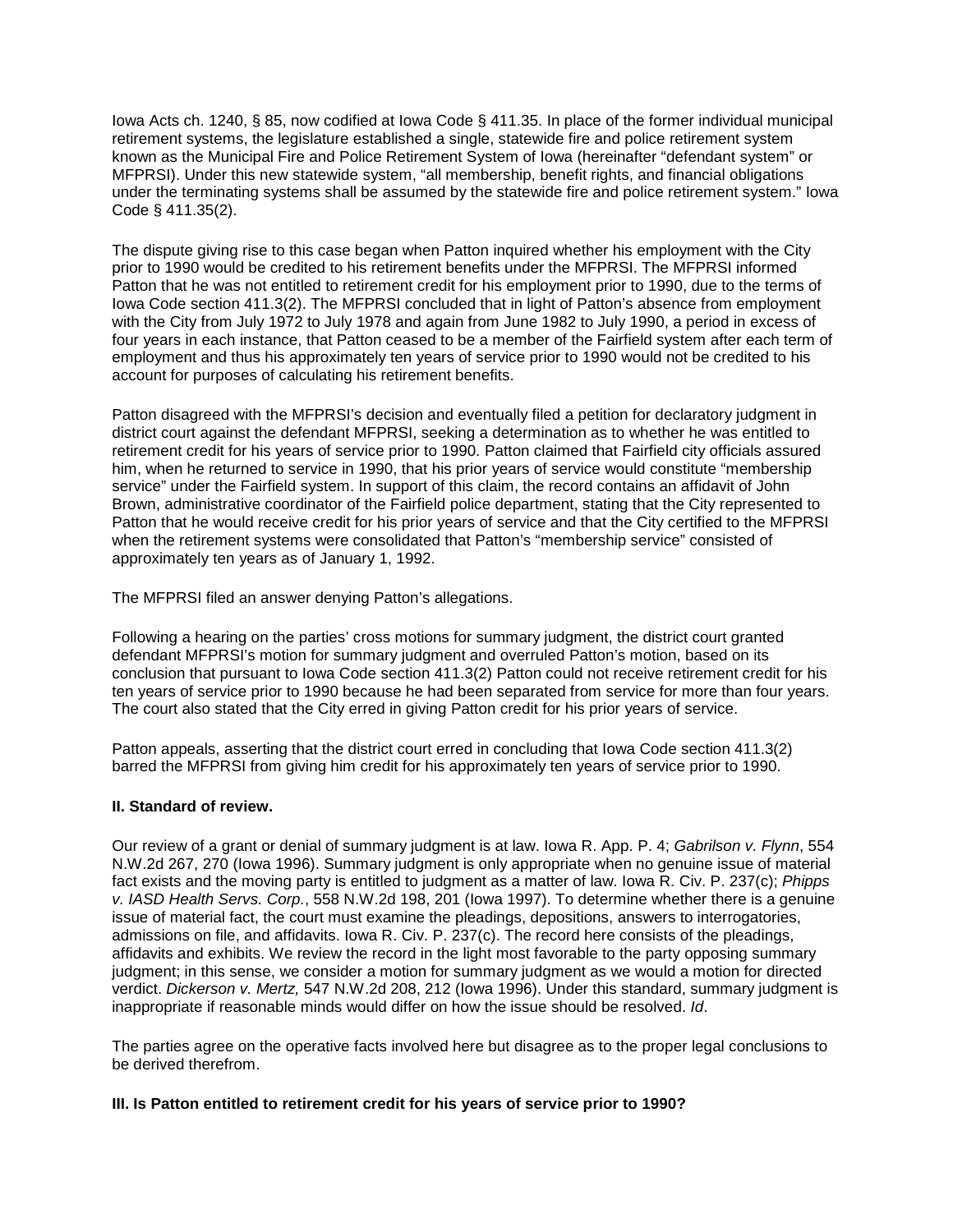A. On appeal, Patton contends that the district court erred in concluding that Iowa Code section 411.3 precludes the MFPRSI from giving him credit for his years of service with the City prior to 1990.

Whether Patton is entitled to credit for all his years of service depends upon whether he was entitled to credit for such service under the Fairfield system in effect prior to January 1, 1992. This is because under the new statewide system "all membership, benefit rights, and financial obligations under the terminating systems shall be assumed by the statewide fire and police retirement system." Iowa Code § 411.35(2). Thus, we must decide whether Patton would have been entitled to credit for his years of service prior to 1990 under the former Fairfield system. "In doing so, we are guided by the principle that laws creating pension rights are to be liberally construed to promote their legislative purpose and objective." *Uffelman v. Fire Pension Bd.*, 424 N.W.2d 467, 467-68 (Iowa 1988); 3A Norman J. Singer, *Sutherland Statutory Construction* § 73.03, at 343 (5th ed. 1992). However, courts are not free to ignore the statutory language in favor of what the statute "should" provide. *See Donnelly v. Board of Trustees of Fire Ret. System*, 403 N.W.2d 768, 771 (Iowa 1987).

B. The district court concluded that Iowa Code section 411.3(2) unambiguously precluded Patton from receiving credit for his years of service prior to 1990. Iowa Code section 411.3(2) (1995) provides:

> Should any member in any period of five consecutive years after last becoming a member, *be absent from service for more than four years*, or should the member become a beneficiary or die, *the member shall thereupon cease to be a member of the system*[.\[1\]](http://www.iowacourts.gov/About_the_Courts/Supreme_Court/Supreme_Court_Opinions/Recent_Opinions/19981223/97-1079.asp?Printable=true#fn1)

(Emphasis added.)

Patton contends that the district court erred in concluding that Iowa Code section 411.3(2) precludes him from receiving credit for his ten years of service prior to 1990. Patton asserts that Iowa Code section 411.1(12)'s definition of "membership service" expressly states that he is entitled to receive retirement credit for his years of service prior to 1990. "Membership service" is defined as follows:

> [S]ervice as police officers or fire fighters rendered since last becoming a member, or, *where membership is regained as provided in this chapter, all of such service*[.\[2\]](http://www.iowacourts.gov/About_the_Courts/Supreme_Court/Supreme_Court_Opinions/Recent_Opinions/19981223/97-1079.asp?Printable=true#fn2)

Iowa Code § 411.1(12) (emphasis added).

The district court did not cite or otherwise mention the definition of "membership service" found in Iowa Code section 411.1(12). Rather the district court read section 411.3(2) to mean that once a police officer left employment and thus ceased to be a member of the system, the member would likewise be precluded from receiving credit for any past "membership service" and would no longer be entitled to receive or accumulate benefits under the retirement system.

C. Upon our review, we disagree with the district court's reading of Iowa Code chapter 411 and conclude that Iowa Code section 411.1(12) when read with Iowa Code section 411.3(1) mandates that Patton receive retirement credit for his approximately ten years of service prior to 1990.

There is no dispute that Patton was separated from employment for more than four years during each of his absences from employment: from 1972 to 1978, a period of six years; and again from 1982 to 1990, a period of eight years. As a result, Patton ceased to be a member of the Fairfield system when he left his employment in 1972 and again in 1982.

However, as noted above, Iowa Code section 411.1(12) defines "membership service" as "service . . . rendered since last becoming a member, or, where membership is *regained as provided in this chapter*, all of such service." (Emphasis added.) Unlike the language of section 411.3(2), the terms of section 411.1(12) are vague and ambiguous. As a result, we must liberally interpret the provision consistent with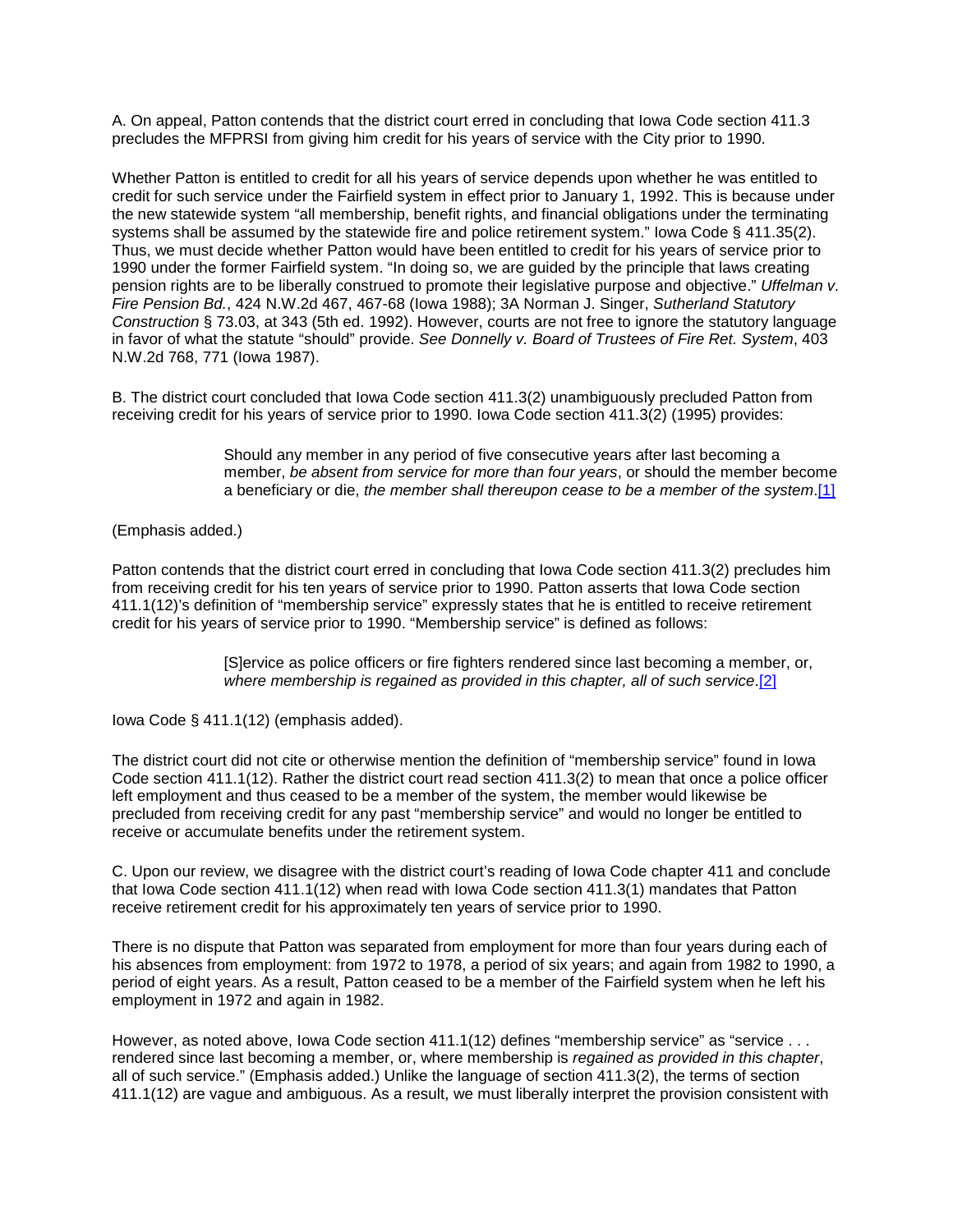legislative purpose and objective[.\[3\]](http://www.iowacourts.gov/About_the_Courts/Supreme_Court/Supreme_Court_Opinions/Recent_Opinions/19981223/97-1079.asp?Printable=true#fn3) S*ee Uffelman*, 424 N.W.2d at 467-68. Specifically, we will construe section 411.1(12) in Patton's favor, the person for whose benefit the statute was intended. *See Byers v. Iowa Employment Sec. Comm'n*, 247 Iowa 830, 832, 76 N.W.2d 892, 893 (1956) (statutes providing retirement benefits should be liberally construed in favor of those seeking benefits, interpreting Iowa Code chapter 97B, Iowa Public Employees' Retirement System); *see also Kellum v. Department of Retirement Sys.*, 810 P.2d 523, 526 (Wash. Ct. App. 1991) ("Where there is ambiguity regarding the application of pension statutes [for police officers], the statutes are to be construed in favor of the persons for whose benefit they were intended.").

There are two provisions in chapter 411 that seem to bear on the definition of "membership service." First, Iowa Code section 411.3(2) addresses when a member *ceases* to be a "member of the system." Second, Iowa Code section 411.3(1) discusses "membership" as a condition of employment and makes reference to when a person *becomes* a member of the system[.\[4\]](http://www.iowacourts.gov/About_the_Courts/Supreme_Court/Supreme_Court_Opinions/Recent_Opinions/19981223/97-1079.asp?Printable=true#fn4)

Construing the statutes in a light most favorable to Patton, we believe that section 411.3(1) requiring "membership" as a condition of employment and discussing when a person *becomes* a member of the system bears more on the phrase "membership service" found in section 411.1(12) than does section 411.3(2) explaining when a person *ceases* to be a "member of the system." Thus, when Patton was employed for the third time by Fairfield in 1990, under section 411.3(1) he regained his membership in the system. Upon regaining membership, Patton, due to section 411.1(12), was entitled to receive credit on his "membership service" account in the retirement system for all of his years of service prior to 1990.

We believe the City of Fairfield correctly assured Patton upon his return to employment in July 1990 that he would receive credit for his years of service prior to 1990 under the Fairfield system. Accordingly, pursuant to Iowa Code section 411.35(2), the MFPRSI later assumed the membership, benefit rights, and financial obligations of the City under the Fairfield system concerning Patton.

The district court therefore erred in overruling Patton's motion for summary judgment and in granting the motion of the defendant system. We reverse and remand with instructions that the district court sustain Patton's motion for summary judgment, overrule the defendant system's motion, and enter declaratory judgment in Patton's favor granting him the retirement credit for his service prior to 1990 as requested in his petition.

# **IV. Disposition**

We conclude that plaintiff Patton is entitled to retirement credit for his years of service as a police officer from 1966 to 1972, and from 1978 to 1982. The district court erred in concluding that the MFPRSI was not required to give Patton credit for those years of service and likewise erred in granting the defendant MFPRSI's motion for summary judgment.

### **REVERSED AND REMANDED.**

#### **NOTES:**

[\[1\]](http://www.iowacourts.gov/About_the_Courts/Supreme_Court/Supreme_Court_Opinions/Recent_Opinions/19981223/97-1079.asp?Printable=true#f1) The language of Iowa Code section 411.3(2) concerning when a person *ceases* to be a member has in all material respects remained unchanged since the time Patton was first hired as a Fairfield police officer in 1966.

[\[2\]](http://www.iowacourts.gov/About_the_Courts/Supreme_Court/Supreme_Court_Opinions/Recent_Opinions/19981223/97-1079.asp?Printable=true#f2) The definition of "membership service" has in all material respects remained unchanged since the time that Patton was first hired as a Fairfield police officer in 1966, except for a renumbering of the section.

[\[3\]](http://www.iowacourts.gov/About_the_Courts/Supreme_Court/Supreme_Court_Opinions/Recent_Opinions/19981223/97-1079.asp?Printable=true#f3) The purpose of Iowa Code chapter 411 is stated as follows: